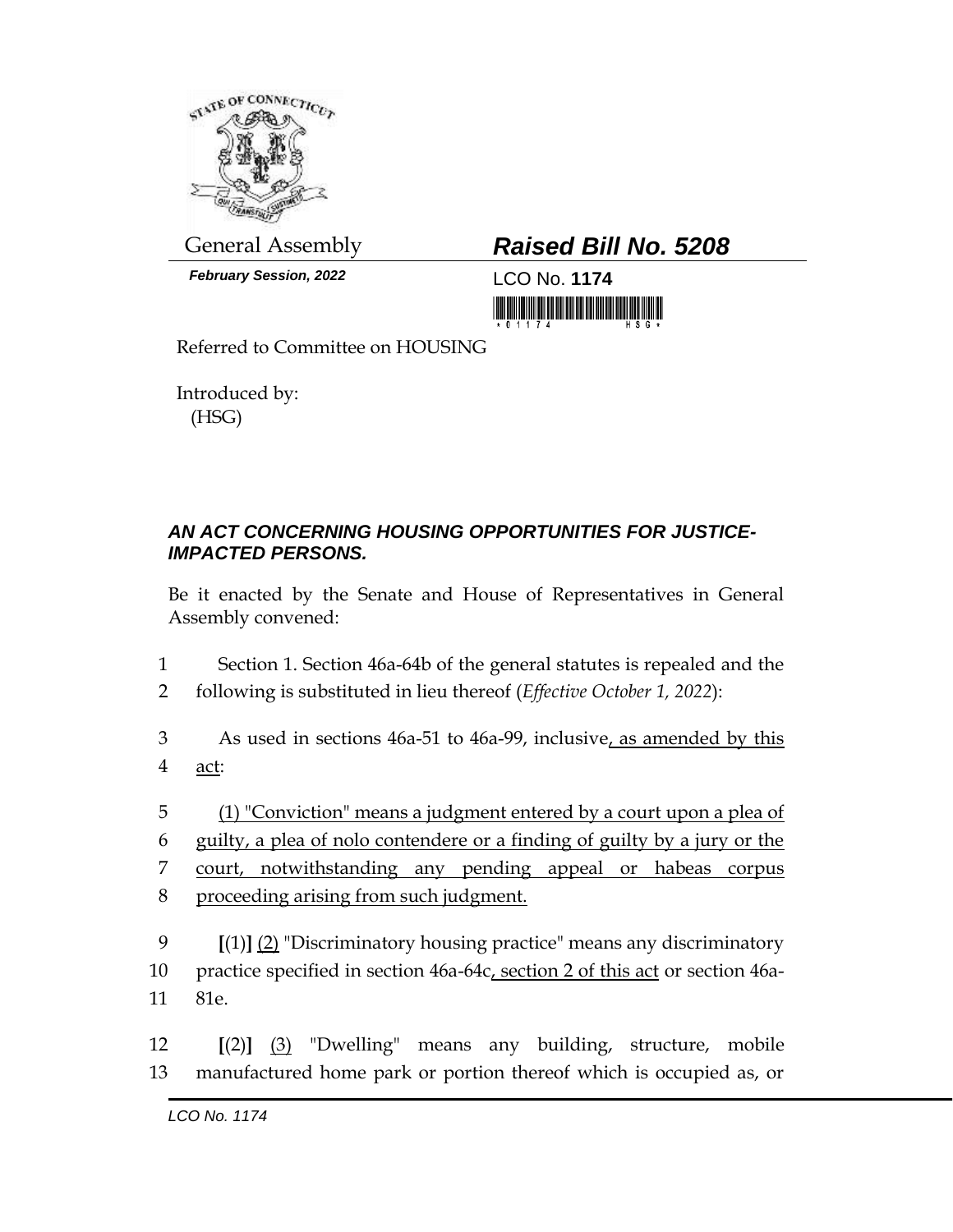designed or intended for occupancy as, a residence by one or more families, and any vacant land which is offered for sale or lease for the construction or location thereon of any such building, structure, mobile manufactured home park or portion thereof.

 **[**(3)**]** (4) "Fair Housing Act" means Title VIII of the Civil Rights Act of 1968, as amended, and known as the federal Fair Housing Act (42 USC 3600-3620).

**[**(4)**]** (5) "Family" includes a single individual.

 **[**(5)**]** (6) "Familial status" means one or more individuals who have not attained the age of eighteen years being domiciled with a parent or another person having legal custody of such individual or individuals; or the designee of such parent or other person having such custody with the written permission of such parent or other person; or any person who is pregnant or is in the process of securing legal custody of any individual who has not attained the age of eighteen years.

 **[**(6)**]** (7) "Housing for older persons" means housing: (A) Provided under any state or federal program that the Secretary of the United States Department of Housing and Urban Development determines is specifically designed and operated to assist elderly persons as defined in the state or federal program; or (B) intended for, and solely occupied by, persons sixty-two years of age or older; or (C) intended and operated for occupancy by at least one person fifty-five years of age or older per unit in accordance with the standards set forth in the Fair Housing Act and regulations developed pursuant thereto by the Secretary of the United States Department of Housing and Urban Development.

 (8) "Housing provider" means a landlord, an owner, an agent of such landlord or owner, a real estate agent, a property manager, a housing authority as created in section 8-40, a public housing agency or other 42 entity that provides dwelling units to tenants or prospective tenants.

 (9) "Landlord" means the owner, lessor or sublessor of the dwelling unit, the building of which it is a part or the premises.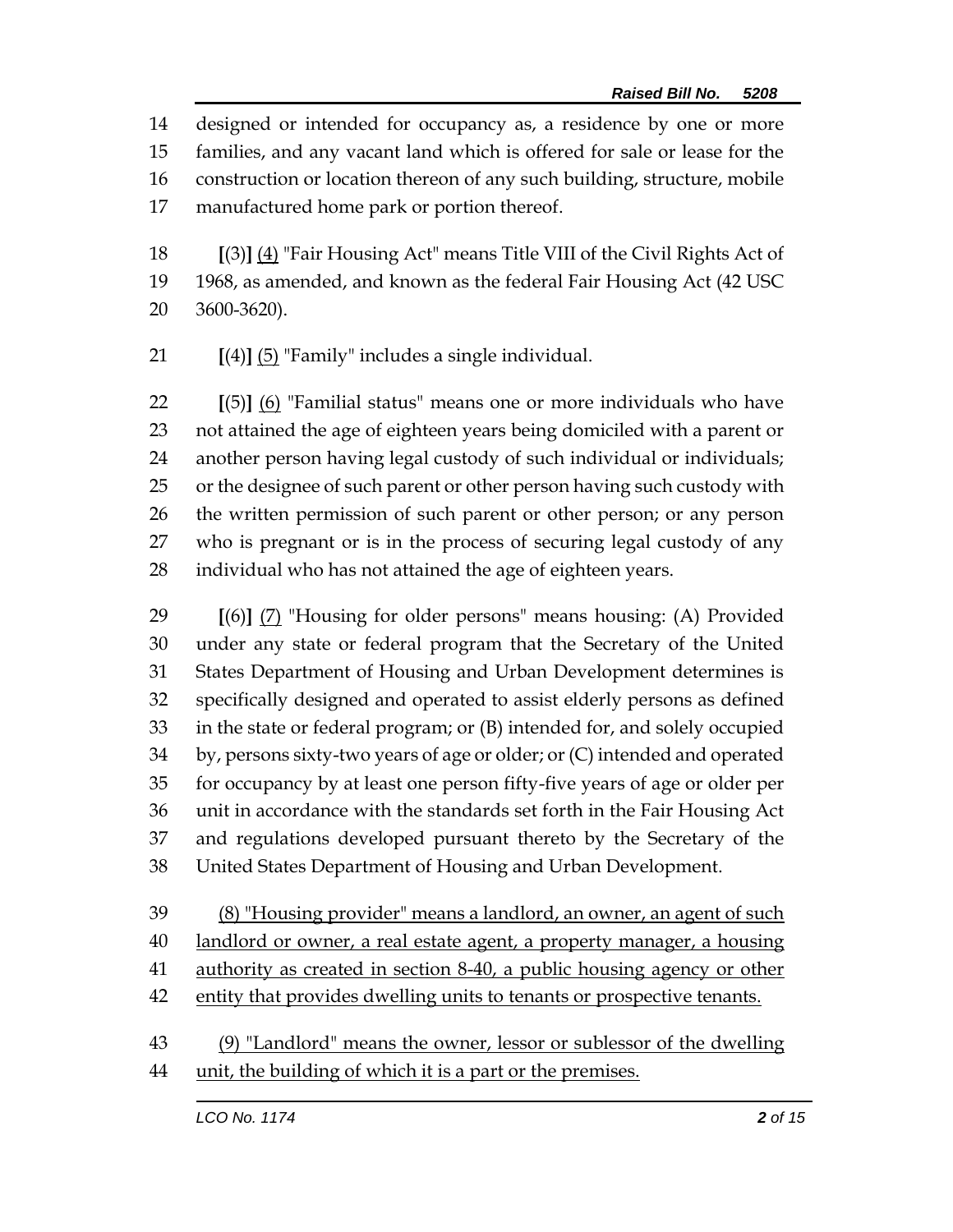**[**(7)**]** (10) "Mobile manufactured home park" means a plot of land upon which two or more mobile manufactured homes occupied for residential purposes are located.

48 (11) "Owner" means one or more persons, jointly or severally, in whom is vested (A) all or part of the legal title to a dwelling unit, the building of which it is a part or the premises, or (B) all or part of the beneficial ownership and a right to present use and enjoyment of the 52 premises, including a mortgagee in possession.

 **[**(8)**]** (12) "Physical or mental disability" includes, but is not limited to, intellectual disability, as defined in section 1-1g, and physical disability, as defined in subdivision (15) of section 46a-51, and also includes, but is not limited to, persons who have a handicap as that term is defined in the Fair Housing Act.

 **[**(9)**]** (13) "Residential-real-estate-related transaction" means (A) the making or purchasing of loans or providing other financial assistance for purchasing, constructing, improving, repairing or maintaining a dwelling, or secured by residential real estate; or (B) the selling, brokering or appraising of residential real property.

 **[**(10)**]** (14) "To rent" includes to lease, to sublease, to let and to otherwise grant for a consideration the right to occupy premises not owned by the occupant.

 Sec. 2. (NEW) (*Effective October 1, 2022*) (a) Except as provided in subsections (g) and (h) of this section, it shall be a discriminatory practice in violation of this section for a housing provider to refuse to rent after making a bona fide offer, or to refuse to negotiate for the rental of, or otherwise make unavailable or deny a dwelling unit or deny occupancy in a dwelling unit, to any person based on such person's criminal record, except for (1) a conviction for the commission of a misdemeanor described in subsection (b) of this section during the three years immediately preceding the rental application, or (2) a conviction for the commission of a felony described in subsection (b) of this section during the seven years immediately preceding the rental application.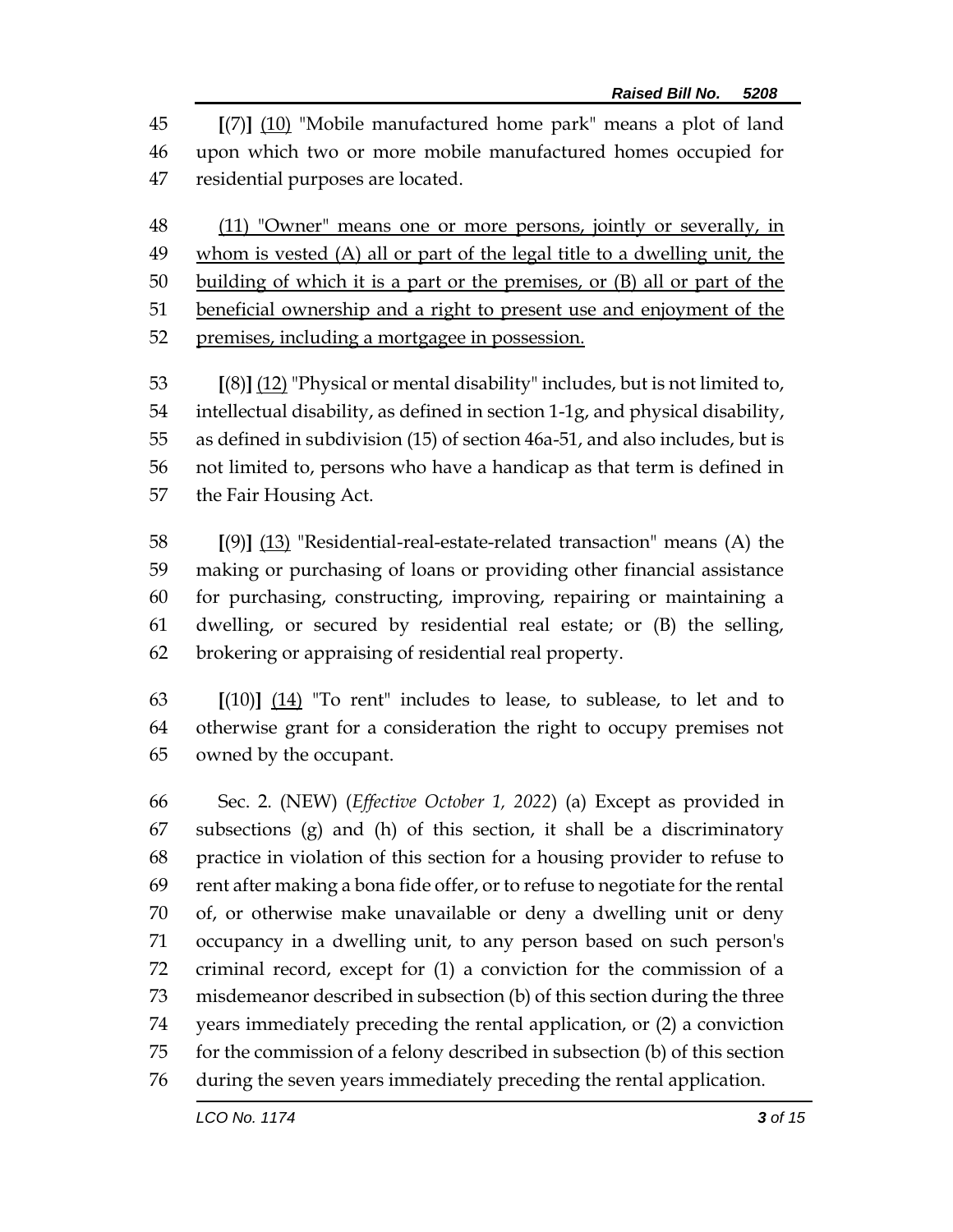(b) Within the three-year or seven-year period specified in subsection (a) of this section, before denying a rental application based on the criminal conviction of any applicant, a housing provider shall consider (1) the nature and severity of the crime, (2) the relationship, if any, the crime may have to the prospective tenancy of the convicted person, (3) information pertaining to the degree of rehabilitation of the convicted person, and (4) the time elapsed since the conviction.

 (c) In ascertaining whether an applicant has committed a crime, a housing provider shall comply with all applicable laws, including, but not limited to, the Fair Credit Reporting Act, 15 USC 1681 et seq., as amended from time to time. An applicant's rental application may not be denied based on (1) an official or unofficial record of an arrest or a charge or other allegation of a criminal act not followed by a conviction, (2) a violation of a condition of probation or parole resulting from conduct that would not be criminal if it were not prohibited by such condition, (3) a record of a conviction that has been erased, or (4) a conviction for conduct that occurred when the applicant was a minor.

 (d) Prior to denying a rental application under this section, a housing provider shall provide written notice to the applicant that the application requires further review due to the applicant's criminal conviction. The housing provider shall provide the applicant at least five business days in which to respond to such notice and present relevant mitigating information regarding the conviction and evidence that the applicant would be a suitable tenant. Such evidence may include, but is not limited to, the following factors: (1) The nature and severity of the criminal offense; (2) the facts or circumstances surrounding the criminal conduct; (3) the age of the applicant at the time of the offense; (4) the length of time elapsed since the offense; (5) evidence the applicant has maintained a good tenant history before or after the offense; (6) the applicant's employment status; (7) any volunteer or charitable activities the applicant has engaged in; (8) any information produced by the applicant, or produced on the applicant's behalf, in regard to the applicant's rehabilitation, good character or good conduct since the offense; and (9) any other evidence that the offense is unlikely to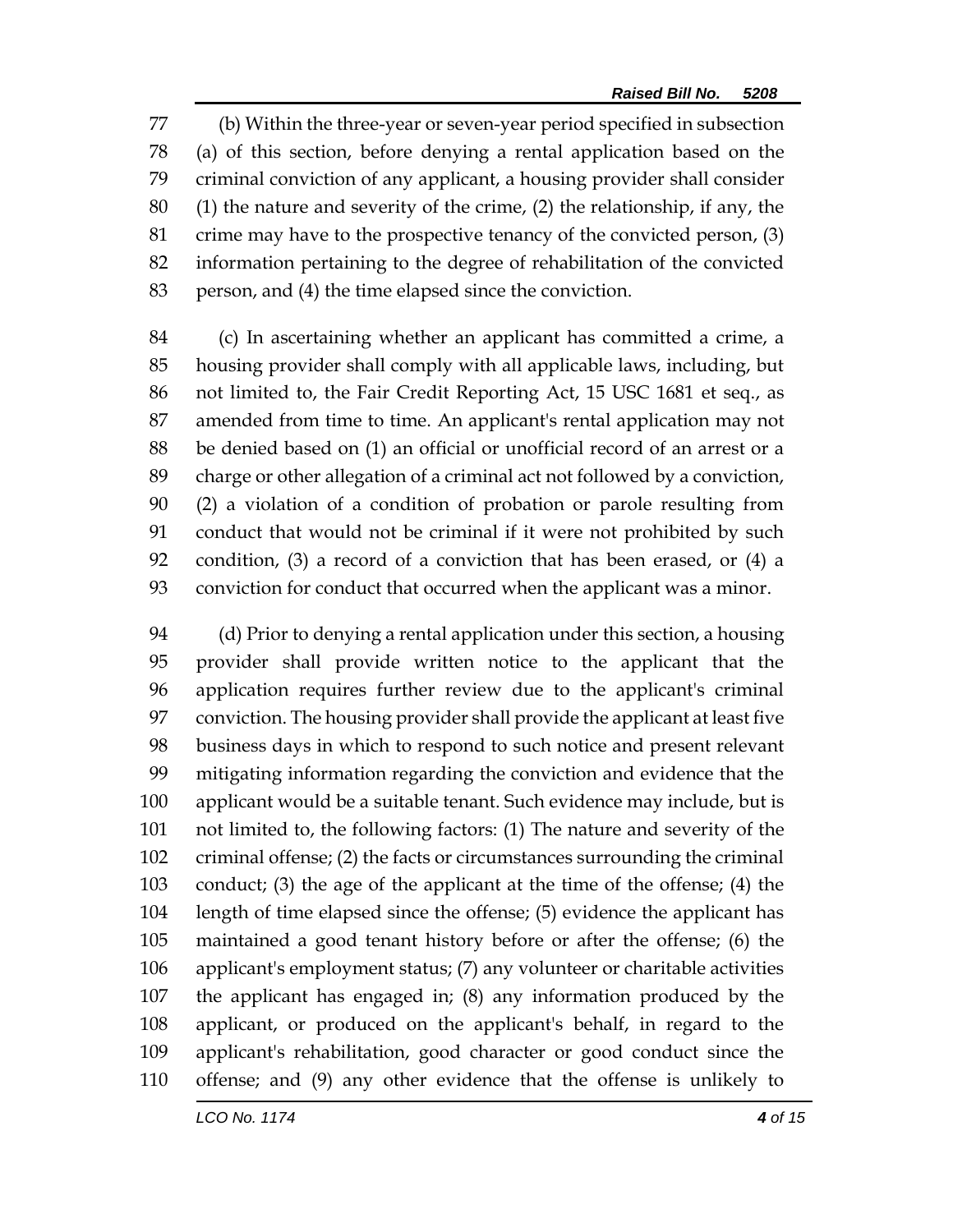reoccur. If, after consideration of evidence relevant to the factors set forth in this subsection, the housing provider rejects an applicant's rental application based on the conviction of a crime, the housing provider shall give a written explanation for such rejection and specifically state the evidence presented and reasons for rejection. The housing provider shall send a copy of such rejection by registered mail to the applicant at the address provided in the rental application and shall retain a copy of such rejection for at least two years from the time such rejection was sent.

 (e) If a dwelling unit becomes unavailable after the housing provider has received an application but before the housing provider has determined whether to deny the application pursuant to subsections (b) to (d), inclusive, of this section, the housing provider shall evaluate the application to determine whether the application would have been denied pursuant to subsections (b) to (d), inclusive, of this section. If a denial of the application would violate the provisions of this section, the housing provider shall consider the applicant for the housing provider's next available dwelling unit. A housing provider shall retain any rental application received and records concerning how each was dealt with 130 for not less than two years after receiving such application.

 (f) Except as provided in subsections (g) and (h) of this section, it shall be a discriminatory practice in violation of this section to (1) discriminate against any person in the terms, conditions or privileges of the rental of a dwelling unit, or in the provision of services or facilities in connection with the rental of such dwelling unit, because of such person's criminal conviction status; (2) make, print or publish, or cause to be made, printed or published, any notice, statement or advertisement with respect to the rental of a dwelling unit that indicates any preference, limitation or discrimination based on criminal conviction status, or an intention to make any such preference, limitation or discrimination; (3) represent to any person because of criminal conviction status that any dwelling unit is not available for inspection or rental if such dwelling unit is so available; and (4) inquire about an applicant's prior arrests, criminal charges or convictions on an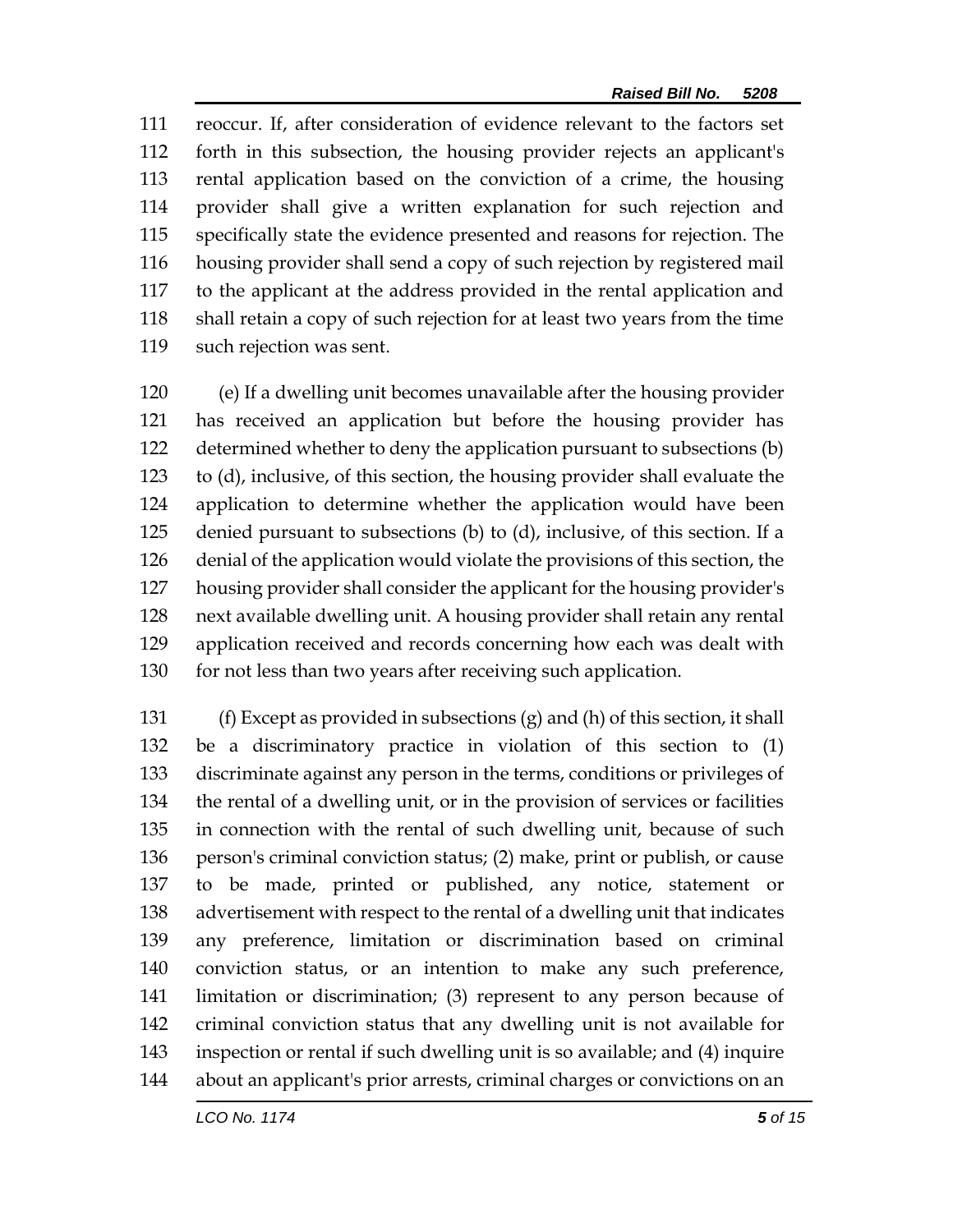initial application for rental of a dwelling unit unless required to do so by federal law.

 (g) The provisions of this section shall not apply to a person who applies for public housing who has a conviction for manufacture or production of methamphetamine on the premises of federally assisted housing, or to a person subject to a lifetime registration requirement under a state registration program pursuant to 24 CFR 960.204 and 24 CFR 982.553. Nothing in this section shall be construed to limit the applicability of 24 CFR 960.204 or 24 CFR 982.553 regarding a public housing authority.

 (h) The provisions of this section shall not apply to (1) the rental of a room or rooms in a single-family dwelling if the owner maintains and occupies part of such unit as such owner's residence, or (2) a unit in a dwelling containing not more than four units if the owner maintains and occupies one of such other units as such owner's residence.

 (i) Nothing in this section shall be construed to limit the applicability of any reasonable statute or municipal ordinance restricting the maximum number of persons permitted to occupy a dwelling.

 (j) Any person aggrieved by a violation of this section may file a complaint not later than one hundred eighty days after the alleged act of discrimination, pursuant to section 46a-82 of the general statutes, as amended by this act.

 (k) Notwithstanding any other provision of chapter 814c of the general statutes, complaints alleging a violation of this section shall be investigated not later than one hundred days after filing and a final administrative disposition shall be made not later than one year after filing unless it is impracticable to do so. If the Commission on Human Rights and Opportunities is unable to complete its investigation or make a final administrative determination within such time frames, it shall notify the complainant and the respondent, in writing, of the reasons for not doing so.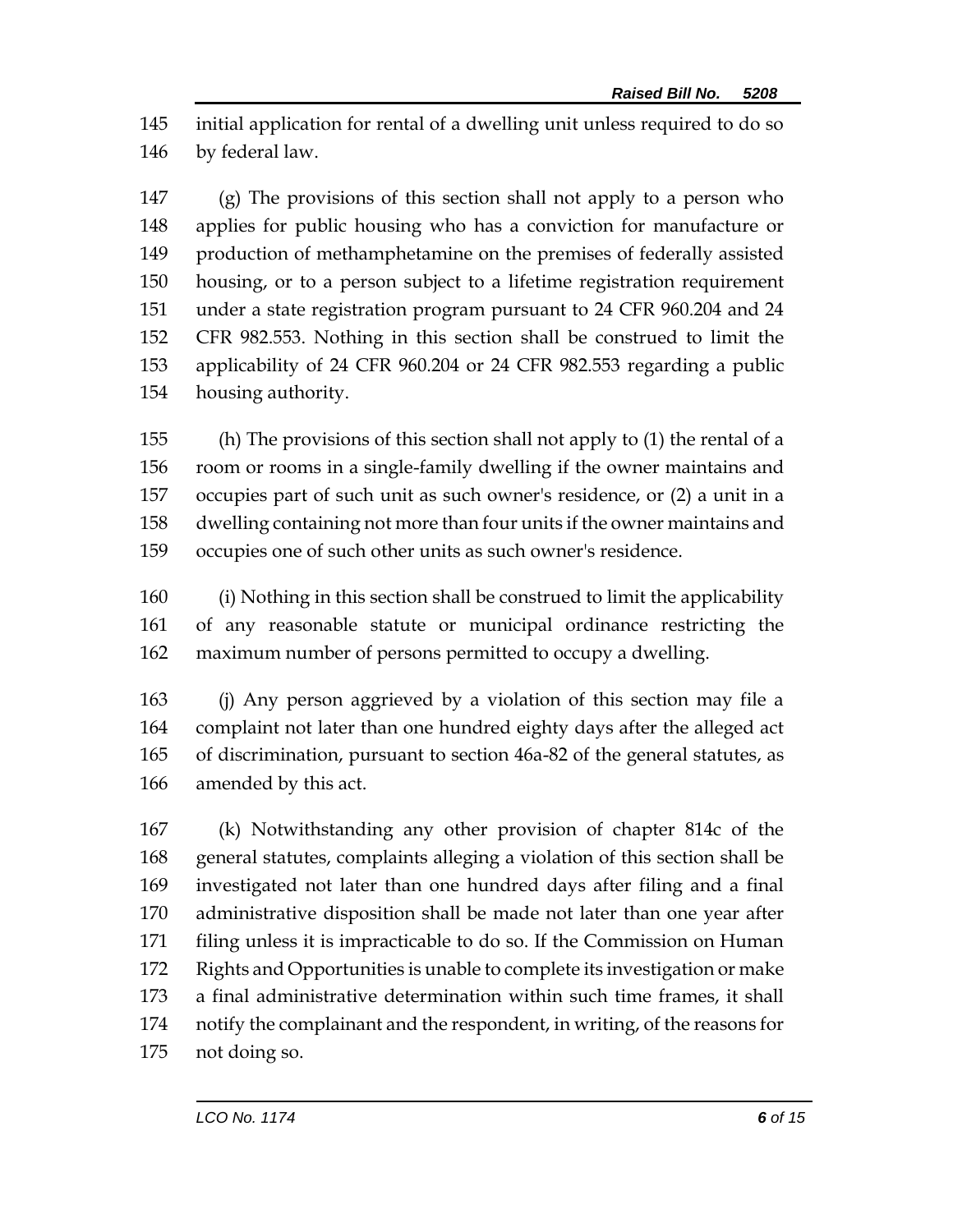(l) Not later than November 1, 2022, the Commission on Human Rights and Opportunities shall post, and thereafter update as necessary, a model form on its Internet web site for housing providers to use in evaluating evidence and other information received under subsection (c) of this section.

 Sec. 3. Section 8-45a of the general statutes is repealed and the following is substituted in lieu thereof (*Effective October 1, 2022*):

 A housing authority, as defined in subsection (b) of section 8-39, in determining eligibility for the rental of public housing units may establish criteria and consider relevant information concerning (1) an applicant's or any proposed occupant's history of criminal activity involving: (A) Crimes of physical violence to persons or property, (B) crimes involving the illegal manufacture, sale, distribution or use of, or possession with intent to manufacture, sell, use or distribute, a controlled substance, as defined in section 21a-240, or (C) other criminal acts which would adversely affect the health, safety or welfare of other tenants, (2) an applicant's or any proposed occupant's abuse, or pattern of abuse, of alcohol when the housing authority has reasonable cause to believe that such applicant's or proposed occupant's abuse, or pattern of abuse, of alcohol may interfere with the health, safety or right to peaceful enjoyment of the premises by other residents, and (3) an applicant or any proposed occupant who is subject to a lifetime registration requirement under section 54-252 on account of being convicted or found not guilty by reason of mental disease or defect of a sexually violent offense. In evaluating any such information, the housing authority shall give consideration to the time, nature and extent of the applicant's or proposed occupant's conduct and to factors which might indicate a reasonable probability of favorable future conduct such as evidence of rehabilitation and evidence of the willingness of the applicant, the applicant's family or the proposed occupant to participate in social service or other appropriate counseling programs and the availability of such programs. Except as otherwise provided by law, a housing authority shall limit its consideration of an applicant's or proposed occupant's history of criminal activity to the applicable time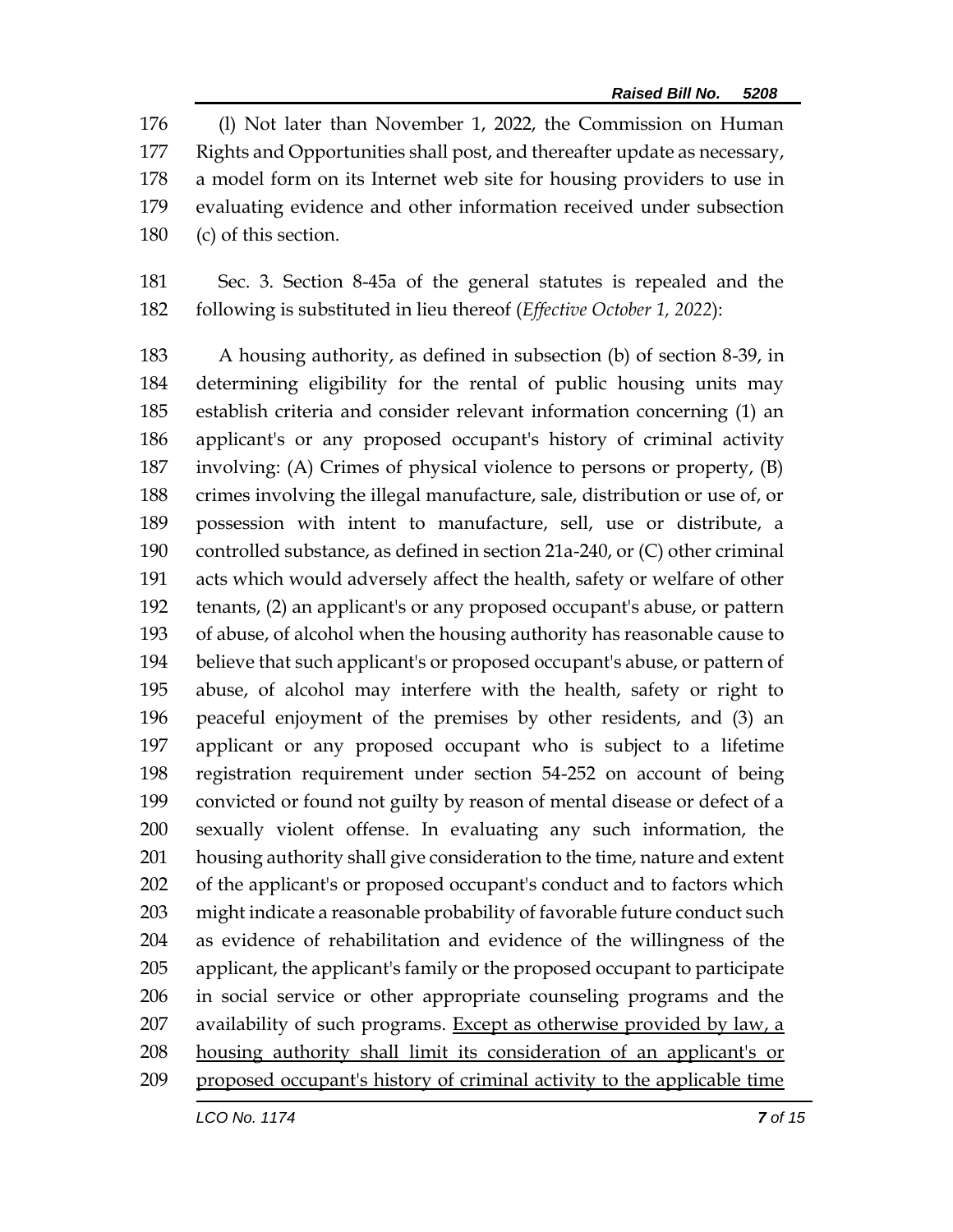periods established under subsection (a) of section 2 of this act.

 Sec. 4. Subdivision (8) of section 46a-51 of the 2022 supplement to the general statutes is repealed and the following is substituted in lieu thereof (*Effective October 1, 2022*):

 (8) "Discriminatory practice" means a violation of section 4a-60, 4a- 60a, 4a-60g, 31-40y, subparagraph (C) of subdivision (15) of section 46a- 54, subdivisions (16) and (17) of section 46a-54, section 46a-58, 46a-59, 46a-60, 46a-64, 46a-64c, section 2 of this act, section 46a-66, 46a-68, 46a- 68c to 46a-68f, inclusive, or 46a-70 to 46a-78, inclusive, subsection (a) of section 46a-80 or sections 46a-81b to 46a-81o, inclusive;

 Sec. 5. Subdivision (8) of section 46a-51 of the 2022 supplement to the general statutes, as amended by section 10 of public act 21-32, is repealed and the following is substituted in lieu thereof (*Effective January 1, 2023*):

 (8) "Discriminatory practice" means a violation of section 4a-60, 4a- 60a, 4a-60g, 31-40y, subsection (b), (d), (e) or (f) of section 31-51i, subparagraph (C) of subdivision (15) of section 46a-54, subdivisions (16) and (17) of section 46a-54, section 46a-58, 46a-59, 46a-60, 46a-64, 46a-64c, section 2 of this act, section 46a-66, 46a-68, 46a-68c to 46a-68f, inclusive, or 46a-70 to 46a-78, inclusive, subsection (a) of section 46a-80 or sections 46a-81b to 46a-81o, inclusive, and sections 46a-80b to 46a-80e, inclusive, and sections 46a-80k to 46a-80m, inclusive;

 Sec. 6. Subdivision (14) of section 46a-54 of the 2022 supplement to the general statutes is repealed and the following is substituted in lieu thereof (*Effective October 1, 2022*):

 (14) To require the posting, by any respondent or other person subject to the requirements of section 46a-64, 46a-64c, section 2 of this act, 237 section 46a-81d or 46a-81e, of such notices of statutory provisions as it deems desirable;

Sec. 7. Section 46a-74 of the 2022 supplement to the general statutes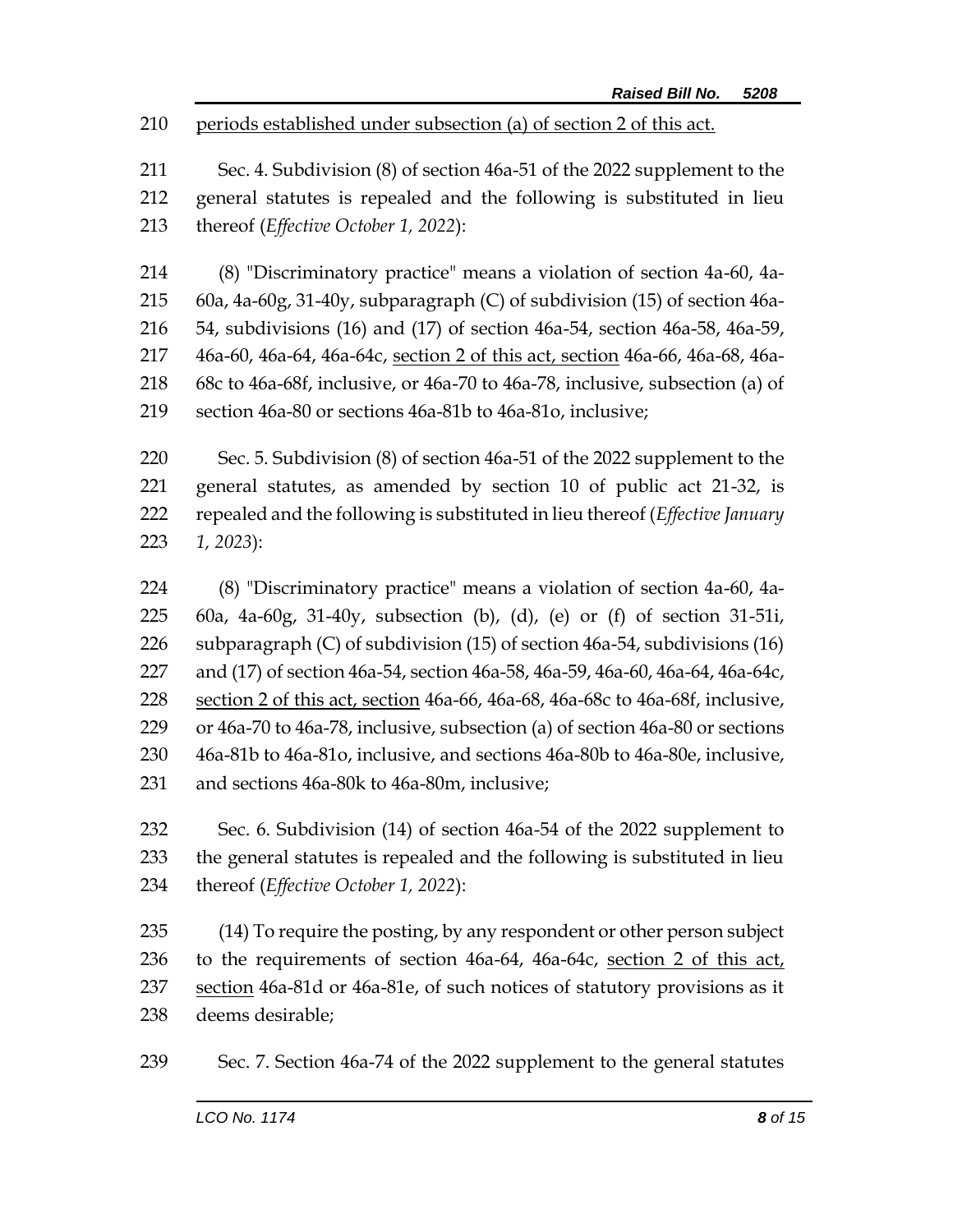is repealed and the following is substituted in lieu thereof (*Effective October 1, 2022*):

 No state department, board or agency may permit any discriminatory practice in violation of section 46a-59, 46a-64, **[**or**]** 46a-244 64c or section 2 of this act.

 Sec. 8. Section 46a-74 of the 2022 supplement to the general statutes, as amended by section 29 of public act 21-32, is repealed and the following is substituted in lieu thereof (*Effective January 1, 2023*):

 No state department, board or agency may permit any discriminatory practice in violation of section 46a-59, 46a-64, 46a-64c, section 2 of this act, section 46a-80b to 46a-80e, inclusive, or 46a-80k to 46a-80m, inclusive.

 Sec. 9. Subsection (a) of section 46a-82 of the 2022 supplement to the general statutes is repealed and the following is substituted in lieu thereof (*Effective October 1, 2022*):

 (a) Any person claiming to be aggrieved by an alleged discriminatory practice, except for an alleged violation of section 4a-60g or 46a-68 or the provisions of sections 46a-68c to 46a-68f, inclusive, may, by himself or herself or by such person's attorney, file with the commission a complaint in writing under oath, except that a complaint that alleges a 260 violation of section 46a-64c or section 2 of this act need not be notarized. The complaint shall state the name and address of the person alleged to have committed the discriminatory practice, provide a short and plain statement of the allegations upon which the claim is based and contain 264 such other information as may be required by the commission. After the filing of a complaint, the commission shall provide the complainant with a notice that: (1) Acknowledges receipt of the complaint; and (2) advises of the time frames and choice of forums available under this chapter.

 Sec. 10. Subsections (a) to (c), inclusive, of section 46a-83 of the general statutes are repealed and the following is substituted in lieu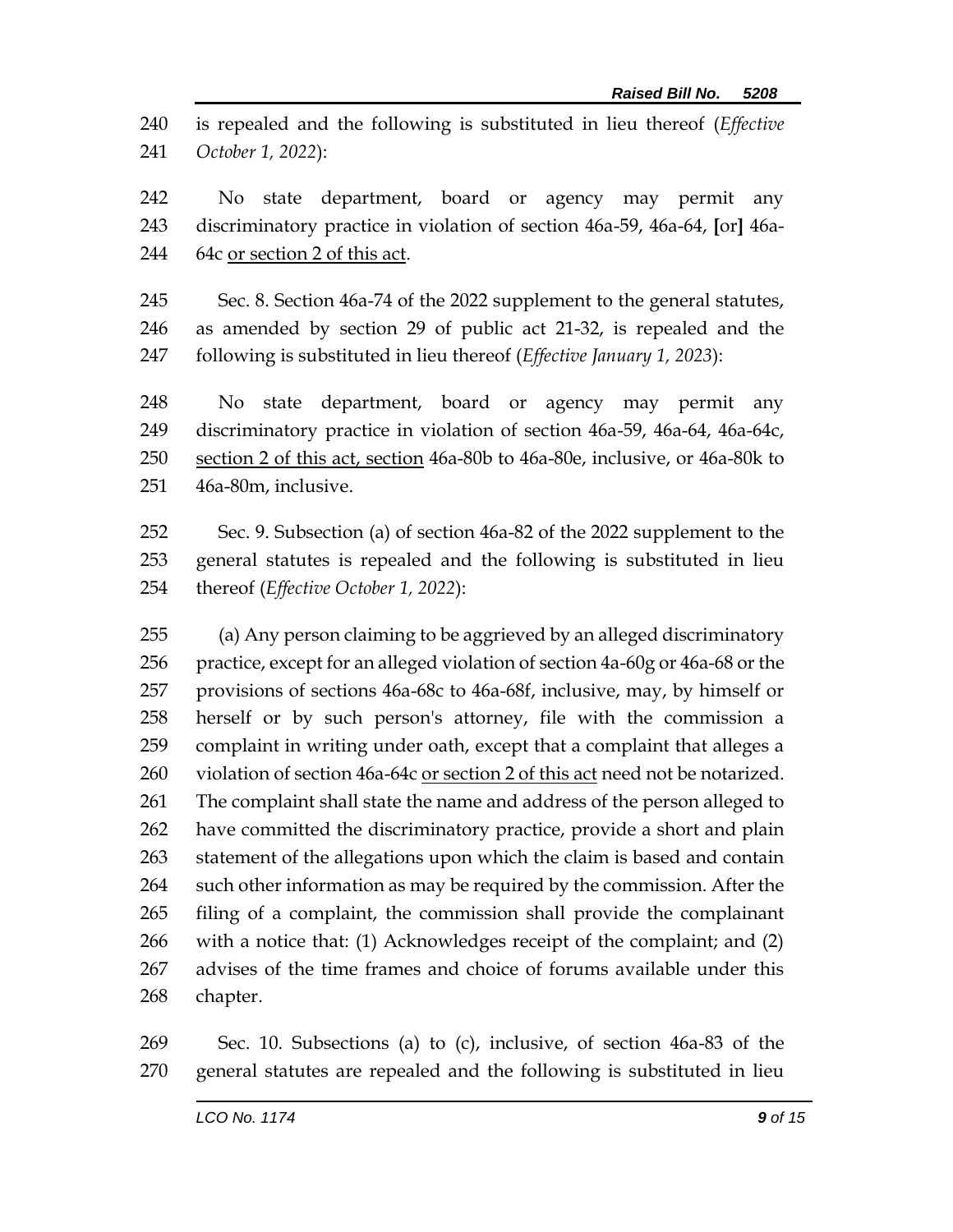thereof (*Effective October 1, 2022*):

 (a) Not later than fifteen days after the date of filing of any discriminatory practice complaint pursuant to subsection (a) or (b) of section 46a-82, as amended by this act, or an amendment to such complaint adding an additional respondent, the commission shall serve 276 the respondent as provided in section 46a-86a with the complaint and a notice advising of the procedural rights and obligations of a respondent under this chapter. The respondent shall either (1) file a written answer to the complaint as provided in subsection (b) of this section, or (2) not later than ten days after the date of receipt of the complaint, provide written notice to the complainant and the commission that the respondent has elected to participate in pre-answer conciliation, except that a discriminatory practice complaint alleging a violation of section 46a-64c or 46a-81e shall not be subject to pre-answer conciliation. A complaint sent by first class mail shall be considered to be received not later than two days after the date of mailing, unless the respondent proves otherwise. The commission shall conduct a pre-answer conciliation conference not later than thirty days after the date of receiving the respondent's request for pre-answer conciliation.

 (b) Except as provided in this subsection, not later than thirty days after the date (1) of receipt of the complaint, or (2) on which the commission determines that the pre-answer conciliation conference was unsuccessful, the respondent shall file a written answer to the complaint, under oath, with the commission. The respondent may request, and the commission may grant, one extension of time of not more than fifteen days within which to file a written answer to the complaint. An answer to any amendment to a complaint shall be filed within twenty days of the date of receipt to such amendment. The 299 answer to any complaint alleging a violation of section 46a-64c, section 2 of this act or section 46a-81e shall be filed not later than ten days after the date of receipt of the complaint.

 (c) Not later than sixty days after the date of the filing of the respondent's answer, the executive director or the executive director's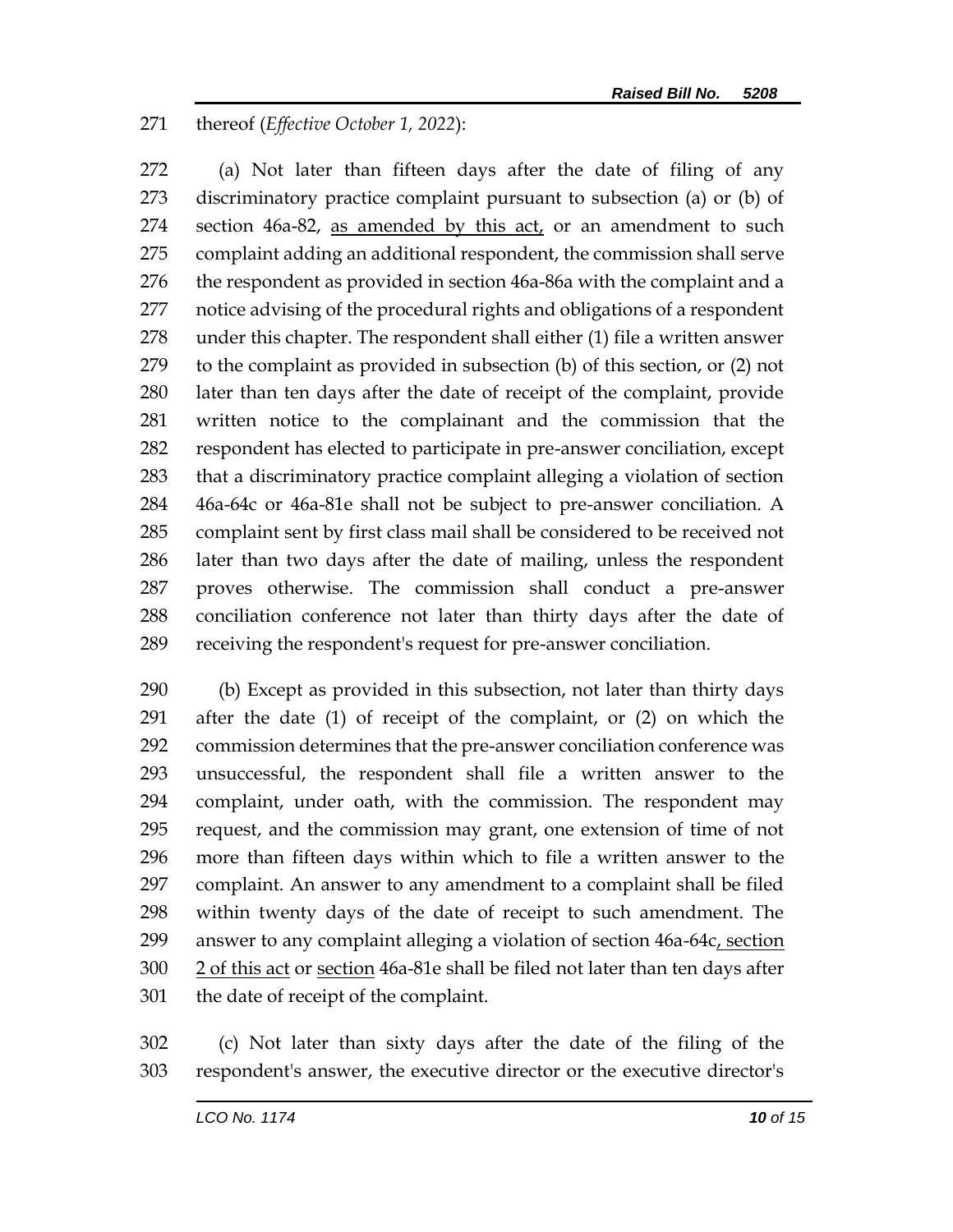designee shall conduct a case assessment review to determine whether the complaint should be retained for further processing or dismissed because (1) it fails to state a claim for relief or is frivolous on its face, (2) the respondent is exempt from the provisions of this chapter, or (3) there is no reasonable possibility that investigating the complaint will result in a finding of reasonable cause. The case assessment review shall include the complaint, the respondent's answer and the responses to the commission's requests for information, and the complainant's comments, if any, to the respondent's answer and information responses. The executive director or the executive director's designee shall send notice of any action taken pursuant to the case assessment review in accordance with section 46a-86a. For any complaint dismissed pursuant to this subsection, the executive director or the executive director's designee shall issue a release of jurisdiction allowing the complainant to bring a civil action under section 46a-100. This subsection and subsection (e) of this section shall not apply to any complaint alleging a violation of section 46a-64c, section 2 of this act or 321 section 46a-81e. The executive director shall report the results of the case assessment reviews made pursuant to this subsection to the commission quarterly during each year.

 Sec. 11. Subdivision (2) of subsection (g) of section 46a-83 of the general statutes is repealed and the following is substituted in lieu thereof (*Effective October 1, 2022*):

 (2) If the investigator makes a finding that there is reasonable cause to believe that a violation of section 46a-64c or section 2 of this act has occurred, the complainant and the respondent shall have twenty days from sending of the reasonable cause finding to elect a civil action in lieu of an administrative hearing pursuant to section 46a-84. If either the complainant or the respondent requests a civil action, the commission, through the Attorney General or a commission legal counsel, shall commence an action pursuant to subsection (b) of section 46a-89, as 335 amended by this act, not later than ninety days after the date of receipt of the notice of election. If the Attorney General or a commission legal counsel believes that injunctive relief, punitive damages or a civil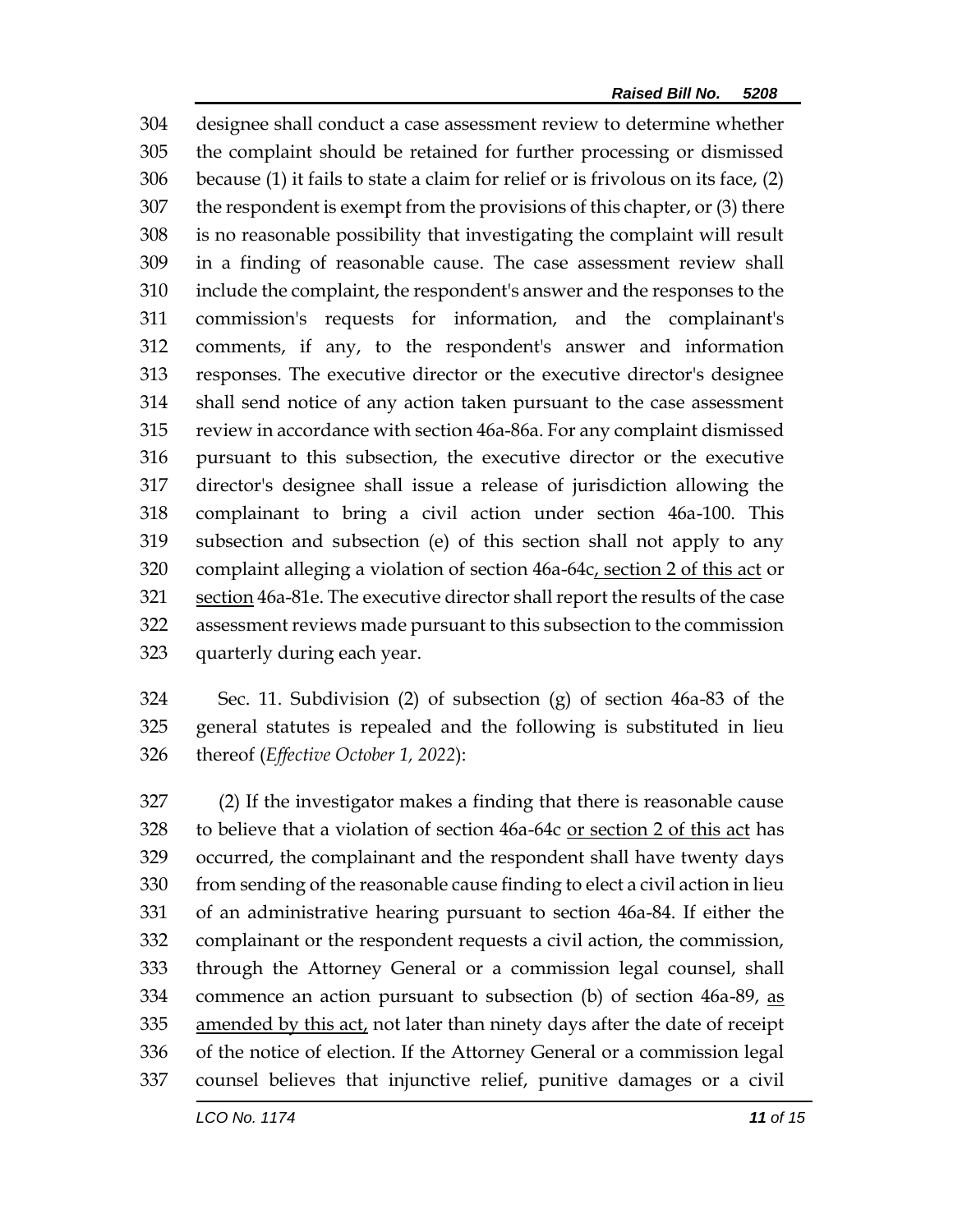penalty would be appropriate, such relief, damages or penalty may also be sought. The jurisdiction of the Superior Court in an action brought under this subdivision shall be limited to such claims, counterclaims, defenses or the like that could be presented at an administrative hearing before the commission, had the complaint remained with the commission for disposition. A complainant may intervene as a matter of right in a civil action without permission of the court or the parties. If the Attorney General or commission legal counsel, as the case may be, determines that the interests of the state will not be adversely affected, the complainant or attorney for the complainant shall present all or part of the case in support of the complaint. If the Attorney General or a commission legal counsel determines that a material mistake of law or fact has been made in the finding of reasonable cause, the Attorney General or a commission legal counsel may decline to bring a civil action and shall remand the file to the investigator for further action. The investigator shall complete any such action not later than ninety days after receipt of such file.

 Sec. 12. Subsection (c) of section 46a-86 of the general statutes is repealed and the following is substituted in lieu thereof (*Effective October 1, 2022*):

 (c) In addition to any other action taken under this section, upon a finding of a discriminatory practice prohibited by section 46a-58, 46a- 59, 46a-64, 46a-64c, section 2 of this act, section 46a-81b, 46a-81d or 46a- 81e, the presiding officer shall determine the damage suffered by the complainant, which damage shall include, but not be limited to, the expense incurred by the complainant for obtaining alternate housing or space, storage of goods and effects, moving costs and other costs actually incurred by the complainant as a result of such discriminatory practice and shall allow reasonable attorney's fees and costs. The amount of attorney's fees allowed shall not be contingent upon the amount of damages requested by or awarded to the complainant.

 Sec. 13. Subdivision (1) of subsection (b) of section 46a-89 of the general statutes is repealed and the following is substituted in lieu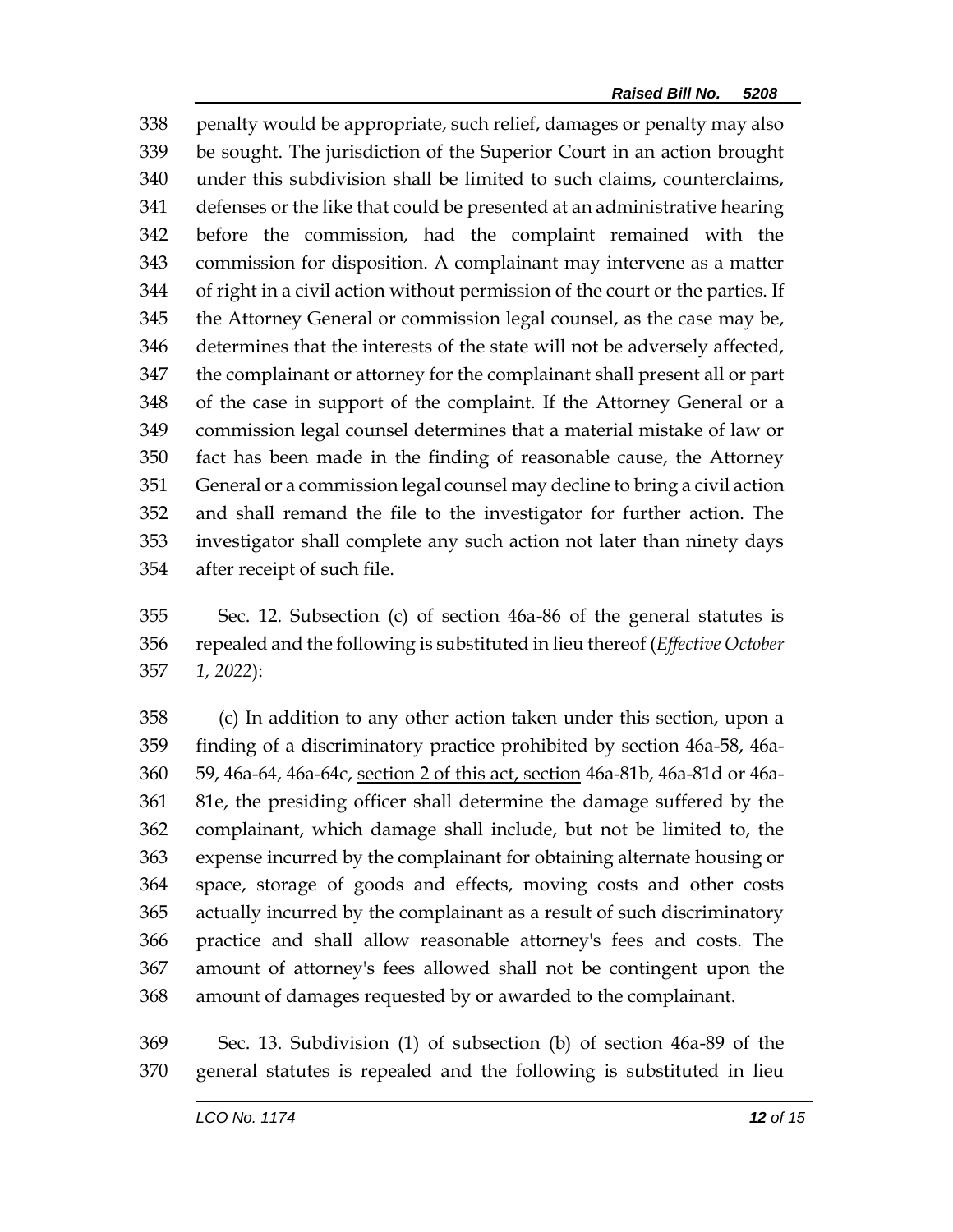thereof (*Effective October 1, 2022*):

372 (b) (1) Whenever a complaint filed pursuant to section 46a-82, as amended by this act, alleges a violation of section 46a-64, 46a-64c, section 2 of this act, section 46a-81d or 46a-81e, and the commission believes that injunctive relief is required or that the imposition of punitive damages or a civil penalty would be appropriate, the commission may bring a petition in the superior court for the judicial district in which the discriminatory practice which is the subject of the complaint occurred or the judicial district in which the respondent resides.

 Sec. 14. Subsection (b) of section 46a-90a of the general statutes is repealed and the following is substituted in lieu thereof (*Effective October 1, 2022*):

 (b) When the presiding officer finds that the respondent has engaged in any discriminatory practice prohibited by section 46a-60, 46a-64, 46a- 64c, section 2 of this act, section 46a-81c, 46a-81d or 46a-81e and grants relief on the complaint, requiring that a temporary injunction remain in effect, the executive director may, through the procedure outlined in subsection (a) of section 46a-95, petition the court which granted the original temporary injunction to make the injunction permanent.

 Sec. 15. Section 46a-98a of the general statutes is repealed and the following is substituted in lieu thereof (*Effective October 1, 2022*):

 Any person claiming to be aggrieved by a violation of section 46a- 64c, section 2 of this act or section 46a-81e or by a breach of a conciliation agreement entered into pursuant to this chapter, may bring an action in the Superior Court, or the housing session of said court if appropriate within one year of the date of the alleged discriminatory practice or of a breach of a conciliation agreement entered into pursuant to this chapter. No action pursuant to this section may be brought in the Superior Court regarding the alleged discriminatory practice after the commission has obtained a conciliation agreement pursuant to section 46a-83, as amended by this act, or commenced a hearing pursuant to section 46a-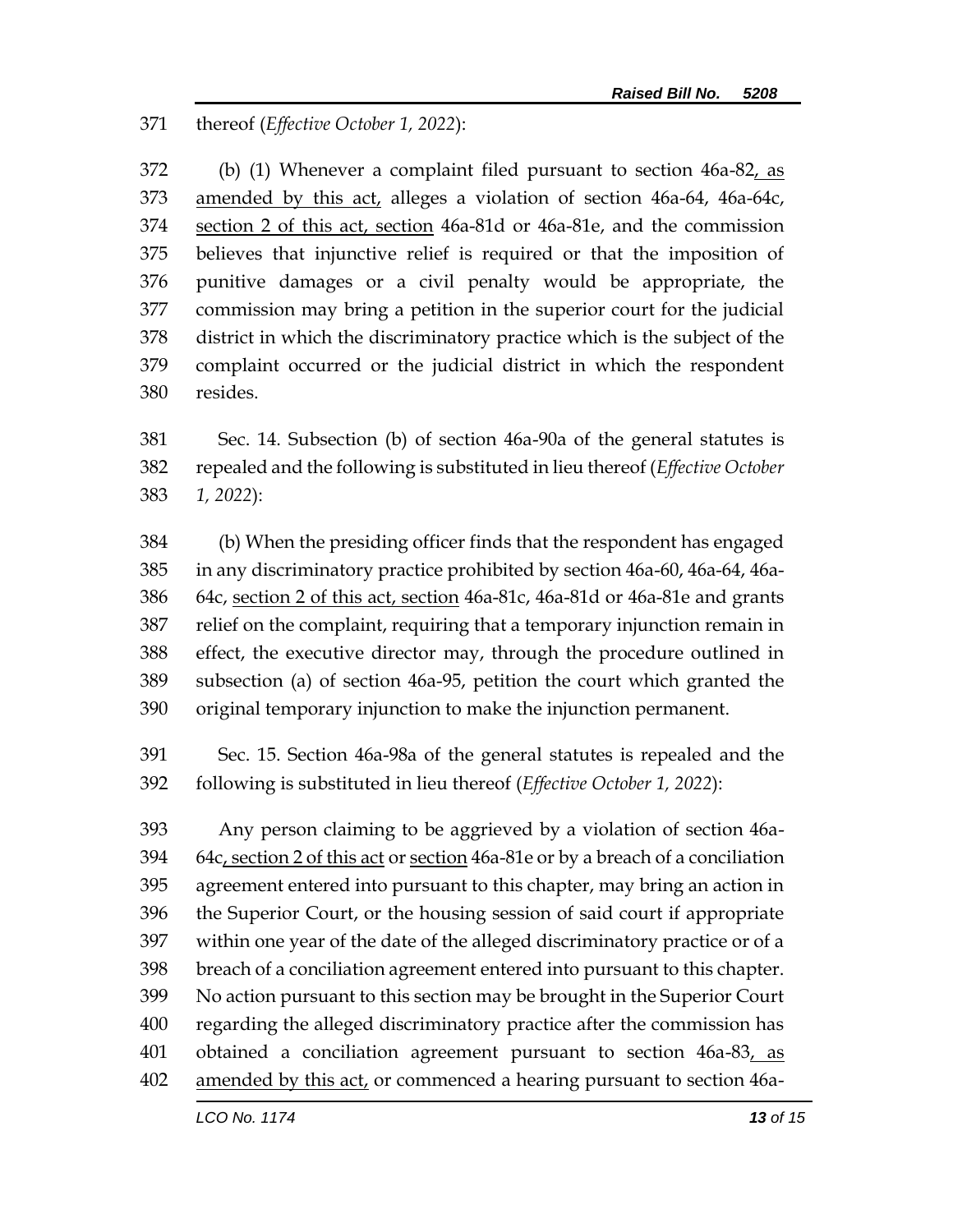84, except for an action to enforce the conciliation agreement. The court shall have the power to grant relief, by injunction or otherwise, as it deems just and suitable. The court may grant any relief which a presiding officer may grant in a proceeding under section 46a-86, as amended by this act, or which the court may grant in a proceeding under section 46a-89, as amended by this act. The commission, through commission legal counsel or the Attorney General, may intervene as a matter of right in any action brought pursuant to this section without permission of the court or the parties.

 Sec. 16. Subdivision (1) of subsection (a) of section 47a-23c of the general statutes is repealed and the following is substituted in lieu thereof (*Effective October 1, 2022*):

 (a) (1) Except as provided in subdivision (2) of this subsection, this section applies to any tenant who resides in a building or complex consisting of five or more separate dwelling units or who resides in a mobile manufactured home park and who is either: (A) Sixty-two years of age or older, or whose spouse, sibling, parent or grandparent is sixty- two years of age or older and permanently resides with that tenant, or (B) a person with a physical or mental disability, as defined in subdivision **[**(8)**]** (12) of section 46a-64b, as amended by this act, or whose spouse, sibling, child, parent or grandparent is a person with a physical or mental disability who permanently resides with that tenant, but only if such disability can be expected to result in death or to last for a continuous period of at least twelve months.

| This act shall take effect as follows and shall amend the following |                 |              |  |
|---------------------------------------------------------------------|-----------------|--------------|--|
| sections:                                                           |                 |              |  |
|                                                                     |                 |              |  |
| Section 1                                                           | October 1, 2022 | $46a-64b$    |  |
| Sec. 2                                                              | October 1, 2022 | New section  |  |
| Sec. 3                                                              | October 1, 2022 | $8-45a$      |  |
| Sec. 4                                                              | October 1, 2022 | $46a-51(8)$  |  |
| Sec. 5                                                              | January 1, 2023 | $46a-51(8)$  |  |
| Sec. 6                                                              | October 1, 2022 | $46a-54(14)$ |  |
| Sec. 7                                                              | October 1, 2022 | $46a - 74$   |  |
| Sec. 8                                                              | January 1, 2023 | $46a - 74$   |  |

*LCO No. 1174**14 of 15*